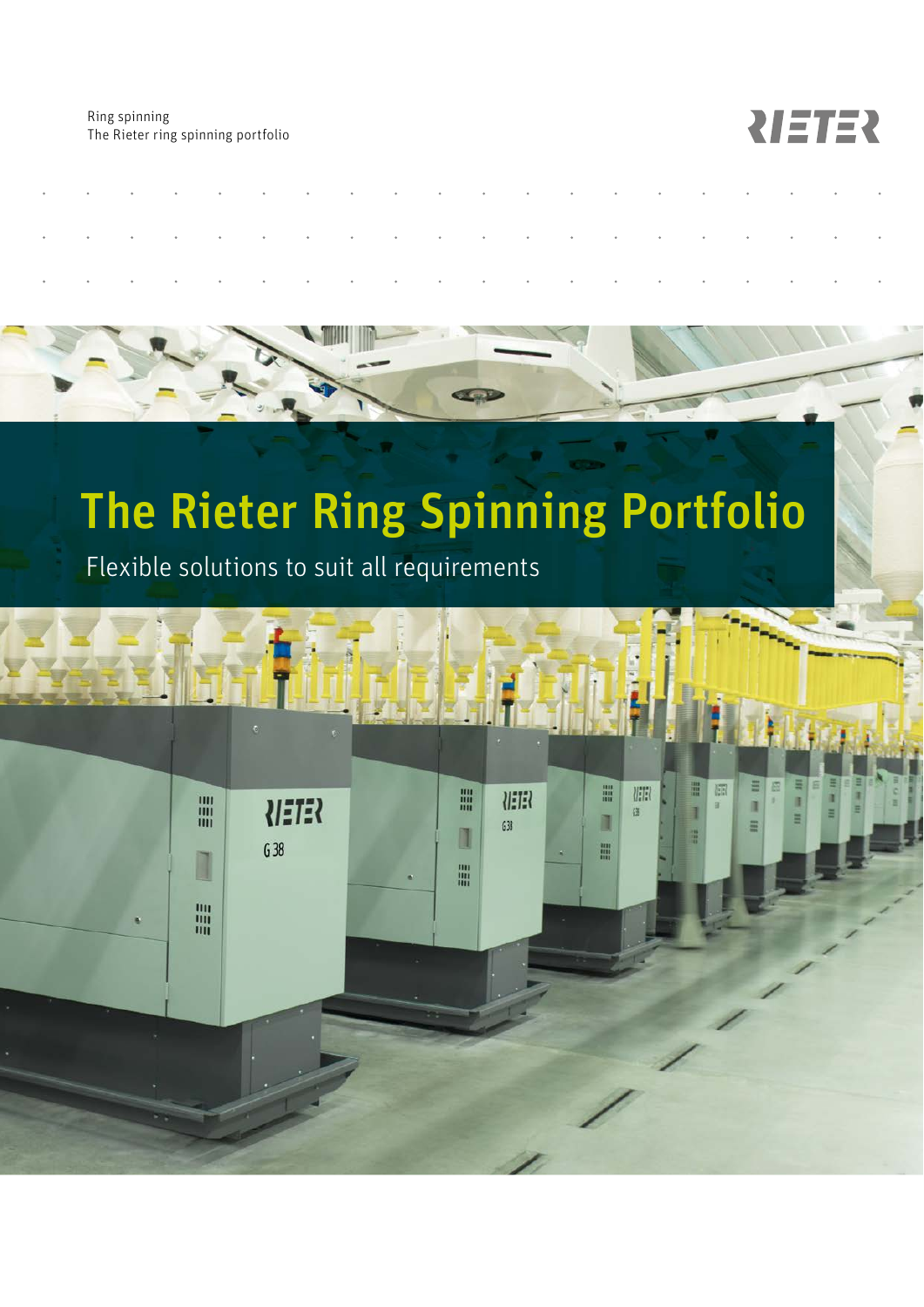# Spinning Portfolio in The Rieter Ring

Rieter offers a comprehensive ring spinning portfolio that meets a wide variety of customer needs and market requirements. With this portfolio, spinning mills can produce yarn in a more profitable, efficient and sustainable manner, as well as flexibly react to rapidly changing market requirements.

The ring spinning machines G 37 and G 38 and the configuration of the G 37 with 1 200 spindles have different advantages. Depending on the customer's current requirements, several solutions are available – solutions that can be flexibly upgraded with automation functions such as the piecing robot ROBOspin or with a compacting device that can be easily plugged in and out again. This means that every spinning mill can find the application that best suits its needs.

> Spindle speed 25 000 rpm 55-110 kW main motor Intermediate drive IMD





Spindle speed 22 000 rpm 55-90 kW main motor No intermediate drive IMD



Spindle speed 25 000 rpm 55-90 kW main motor Intermediate drive IMD

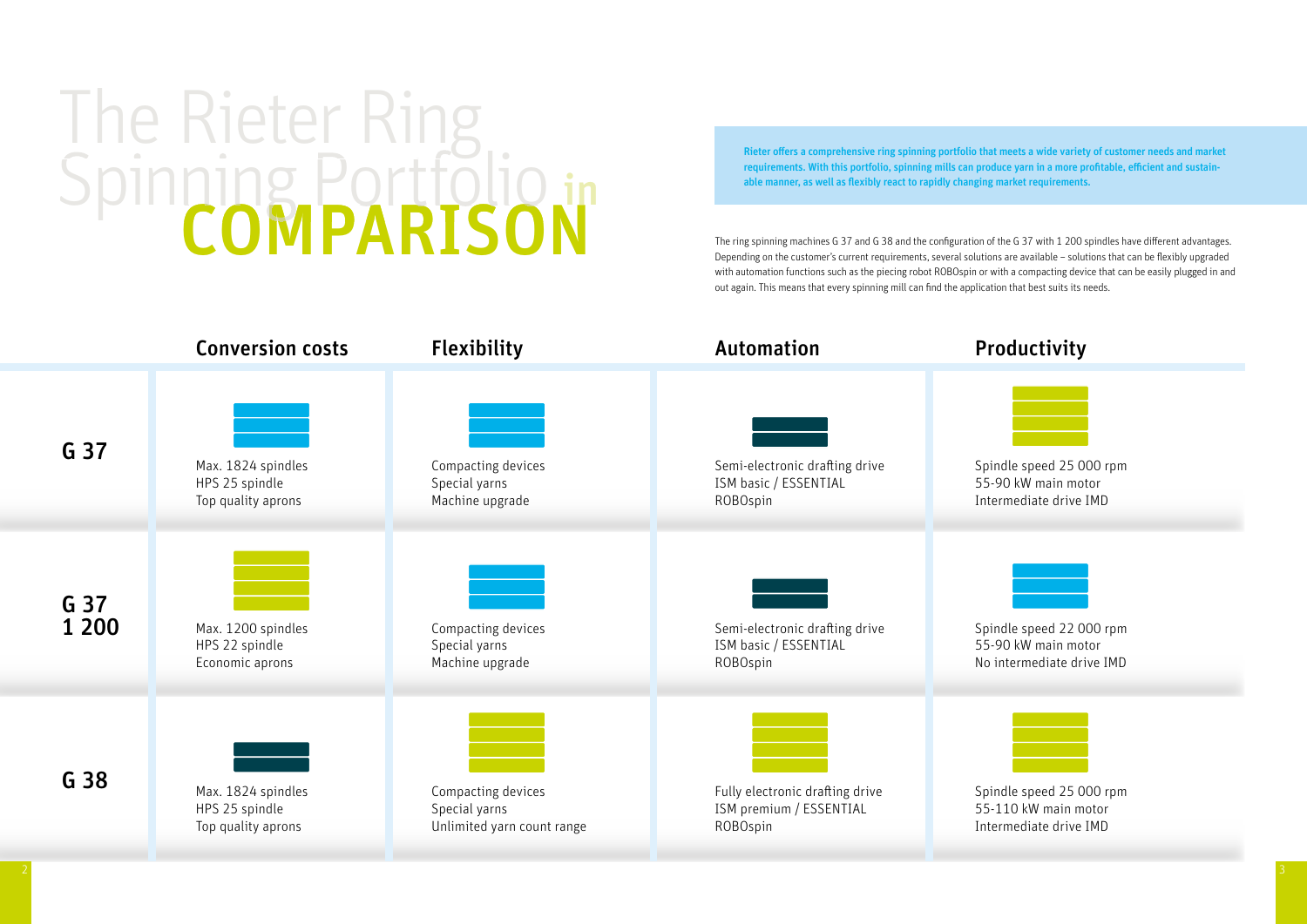#### Best offer configuration of the G 37 with 1 200 spindles

## The economical solution for low production costs

The new configuration of the G 37 with 1 200 spindles offers an attractive level of value for money. It can be integrated into an existing system to save space or can replace older machines. This configuration uses the Novibra spindle HPS 22, which is capable of reaching speeds of up to 22 000 rpm. The durable Bräcker spinning rings and proven Rieter aprons ensure consistent yarn quality and a reduction in machine downtimes. Even on this shorter configuration, the individual spindle monitoring ISM basic is installed as standard.

ssee the think that

The ring spinning machine G 37 with the semi-electronic drafting system meets all requirements for efficient yarn production. It is the perfect solution for spinning mills producing the same types of yarn over a long period of time. It scores points with its consistent performance and high productivity. The integrated individual spindle monitoring ISM basic guides the operator straight to the spindles with ends down, saving 3% of the personnel cost. The yarn parameters can be quickly and flexibly changed at the operating unit. The machine can be upgraded with the compacting devices COMPACTapron, COMPACTdrum or COMPACTeasy, or with the fully automated piecing robot ROBOspin, at any time. For all machine lengths, the G 37 can be supplied with systems for slub yarns, core yarns and twin yarns.

# Ring Spinning Machine G 37

## The automated all-rounder for all yarn types

The ring spinning machine G 38 with up to 1 824 spindles and a fully electronic drafting system is setting new standards for the flexible production of high-quality yarns. It is particularly sought after by spinning mills that have to adapt quickly to new market conditions and therefore regularly switch yarn types. Parameters such as yarn count, yarn twist and twist direction can easily be adjusted on the operating unit. The G 38 features the integrated individual spindle monitoring system ISM premium. In comparison to ISM basic, ISM premium controls other parameters in addition to the ends down. The system can save approx. 5% of personnel cost as unnecessary inspection rounds are eliminated. The process becomes even more efficient when ISM transmits information on the ends down position directly to the piecing robot ROBOspin. It is also possible to use compacting devices and produce special yarns.

# Ring Spinning Machine G 38



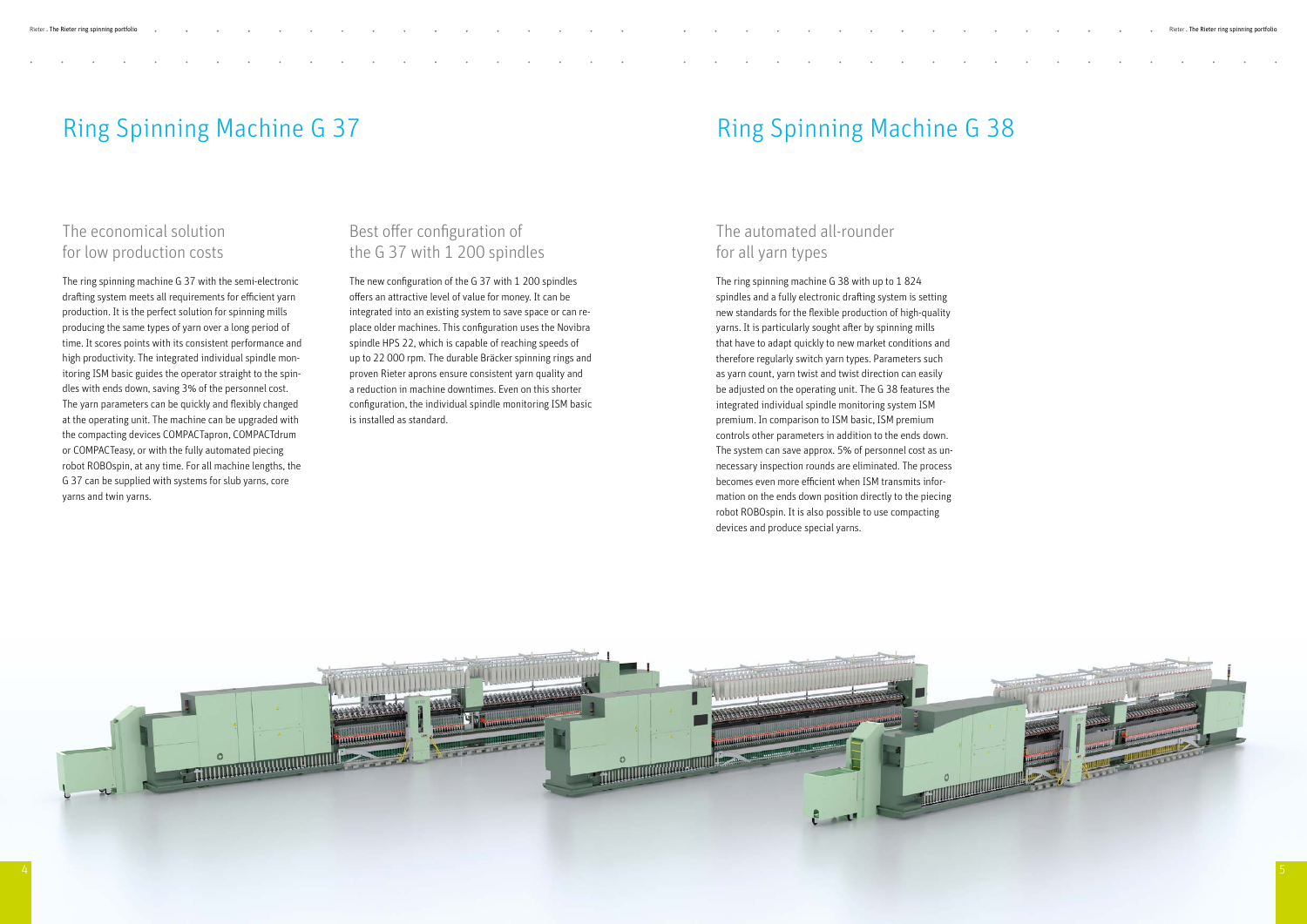# Rieter Compacting Devices

#### Spinning ring yarns and compact yarns using the same machine

Spin ring yarn one day and compact yarn the next – all on the same machine. The compacting devices COMPACTapron, COMPACTdrum and COMPACTeasy make it possible. They can be easily plugged into a ring spinning machine and unplugged just as quickly. The compacting devices can be incorporated into the specifications for new ring spinning machines and supplied as part of the machine. Machines that have already been installed can be easily retrofitted.

#### COMPACTapron: optimal yarn strength thanks to new 3D technology

COMPACTapron is the perfect choice for customers who want to spin compacted yarns with maximum strength. Innovative 3D technology means that this compacting system is able to offer up to 1 cN/tex higher yarn tenacity than conventional compacting systems and is therefore setting new benchmarks in the sector. The three-dimensional compacting uses an airflow to compact the fibers from all sides.

#### COMPACTdrum: a new dimension in reducing hairiness

COMPACTdrum is the ideal solution for products in which minimum yarn hairiness is important, as well as for markets where energy costs are relatively high and maximum productivity is essential. This compacting device uses less than one watt of energy per spindle. All technology components are durable and require little maintenance.



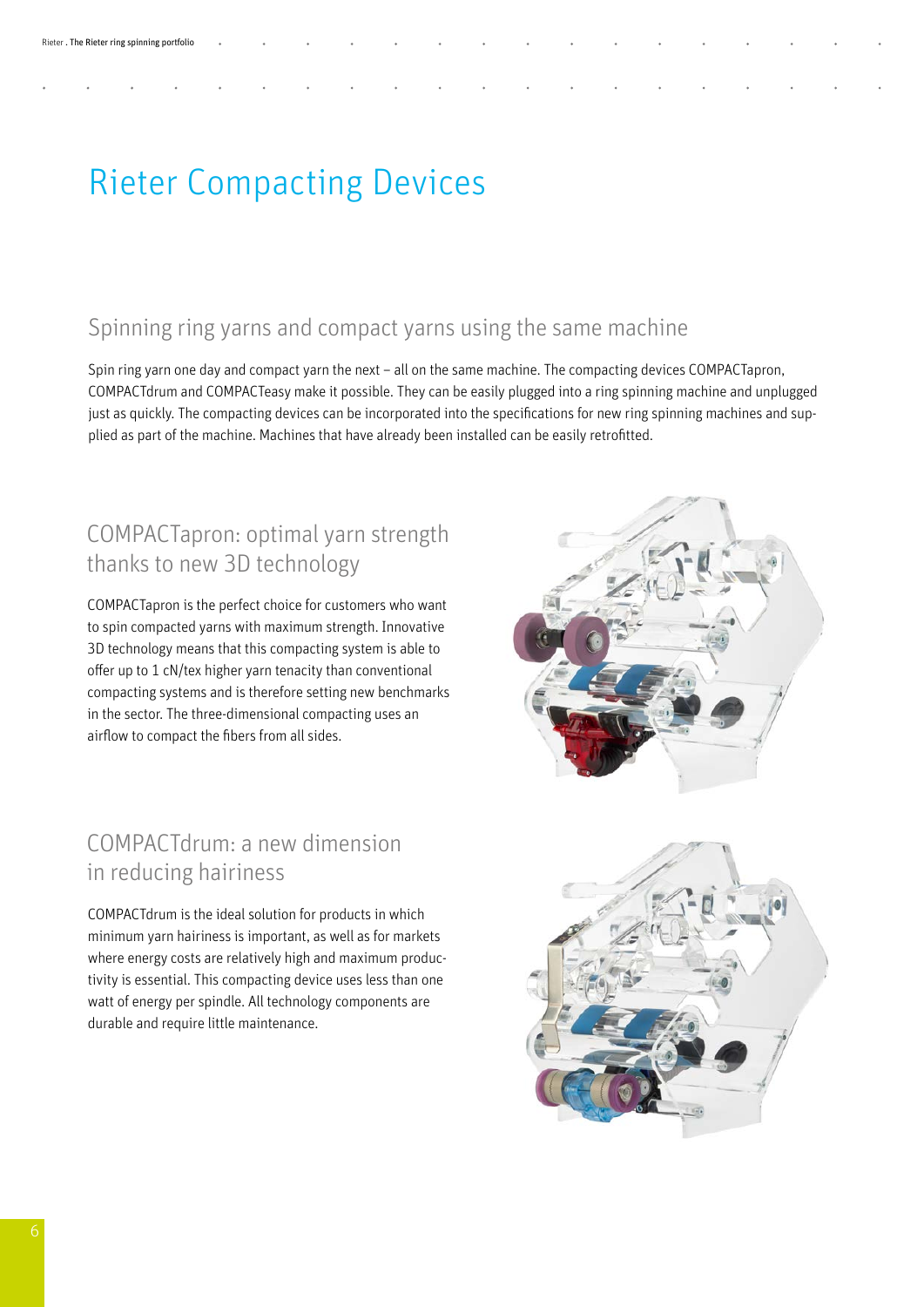

#### COMPACTeasy: a mechanical system with low investment costs

COMPACTeasy is a mechanical compacting system for all standard applications. Despite the intensive double compacting, the system does not require any additional energy. It stands out thanks to its low investment cost. The yarn parameters are significantly improved in comparison to conventional ring yarns and other mechanical compacting systems. COMPACTeasy is the ideal solution for customers who want to spin standard fibers – in particular man-made fibers and their blends – into compact yarns.

## Piecing Robot ROBOspin

#### Increased production through automation

ROBOspin is the piecing robot for Rieter ring spinning machines and compact-spinning machines. One fully automated robot per machine side very rapidly repairs ends down that occur while the machine is running or during doffing. The robot receives the required information from the integrated individual spindle monitoring system ISM. For cotton, the piecing efficiency in the first attempt reaches over 80%. In the second attempt, auxiliary yarn is used. This achieves an additional 10% efficiency. Piecing with auxiliary yarn helps to protect the sensitive yarn layers and therefore improves quality. Automating this process with ROBOspin ensures a high level of productivity around the clock, reduces personnel cost and makes the operational organization of the spinning mill more straightforward.